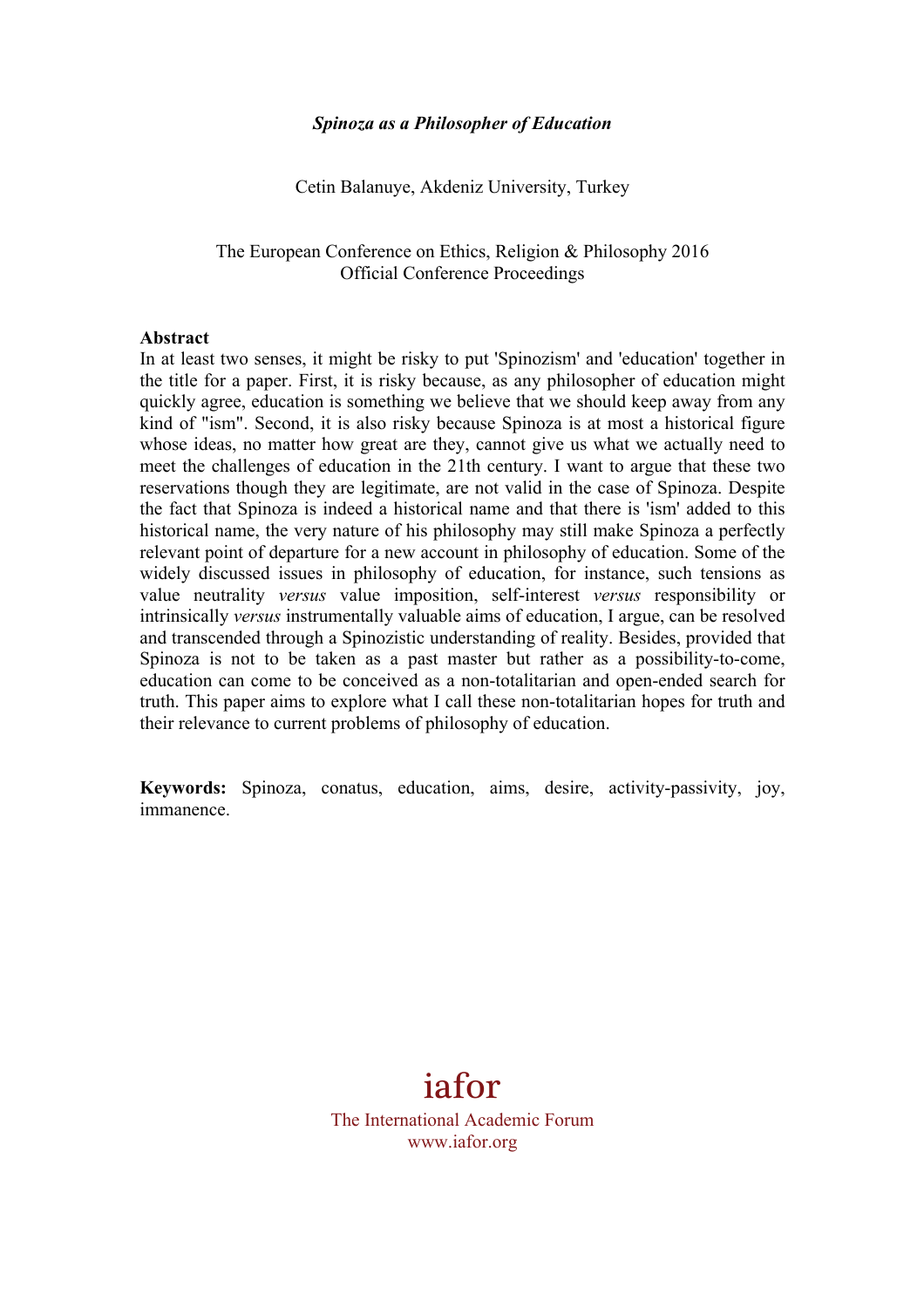## **Introduction**

Two concerns are very fundamental in the discipline of philosophy of education: First, any 'ism' is not desirable if we really like to embrace a fully free, autonomy-driven, value-neutral and objective orientation in education. And, second, new challenges require new solutions, so any philosopher –no matter how visionary she was- cannot be considered as a reliable resource once and for all.

I completely agree with this. Yet, I like to argue that Spinoza is still an exception! In other words, I want to argue, one can stay in accord with Spinoza and yet she can still bring some fresh solutions to problems of education, i.e., political and ideological partisanship in education, value imposition and indoctrination, and self-interest at the expense of responsibilities or vice versa.

Spinoza is an exception, not because his work –Ethica- is basically a book on education. Quite the opposite, Spinoza is perhaps one of the rare philosophers who did not think and write anything specifically on education. However, exactly for the same reason his novel approach to metaphysics –that is 'immanence'- is large and flexible enough to inspire new ways of thinking about education, which is completely different from what Deleuze calls 'dogmatic image of thought'.

It is true that we are too modern to revisit some of the  $17<sup>th</sup>$  century debates such as substance, God-Nature, attributes or conatus. But, at the same time we are as badly confused as our pre-modern ancestors when it comes to talk about 'how to live' and even more so when it comes particularly to teaching our children 'how they should live'. No doubt, we have some answers to all these issues and are sometimes even too self-confident about the reliability of our answers. However, most of the time we are very weak and defenseless against the objections that might come from some Nietzschean skeptics, Darwinian naturalists or contemporary neuroscience researchers.

Think about these questions: What is personal wellbeing? What is a flourishing life? Why should I be a good person –when it is not clear at all what it means to be good? What is the difference between 'being good' and 'living well'? What if Dostoyevsky is right i.e. 'no God means no transcendent punishment' and what if there is no God? Then should I do whatever I like to do?

Spinoza's philosophical program, which was developed mostly in Ethica and TTP, can be read as an invitation. This invitation is mainly concerned with some of our very fundamental assumptions which are responsible for our understanding of life, living, valuing and experiencing, and it attempts to replace them with better ones. Thus, these assumptions that Spinoza thinks we should drop do also have some direct influences on how we tend to conceive education, its aims, successes as well as shortcomings. For Spinoza, these assumptions are not only wrong but are also against joy, affirmation and power-to-be.

Please note that philosophers –particularly those of Enlightenment- do always want to free themselves from assumptions as much as possible. This is because of their strong motivation for certainty. Remember Descartes: His motivation in starting with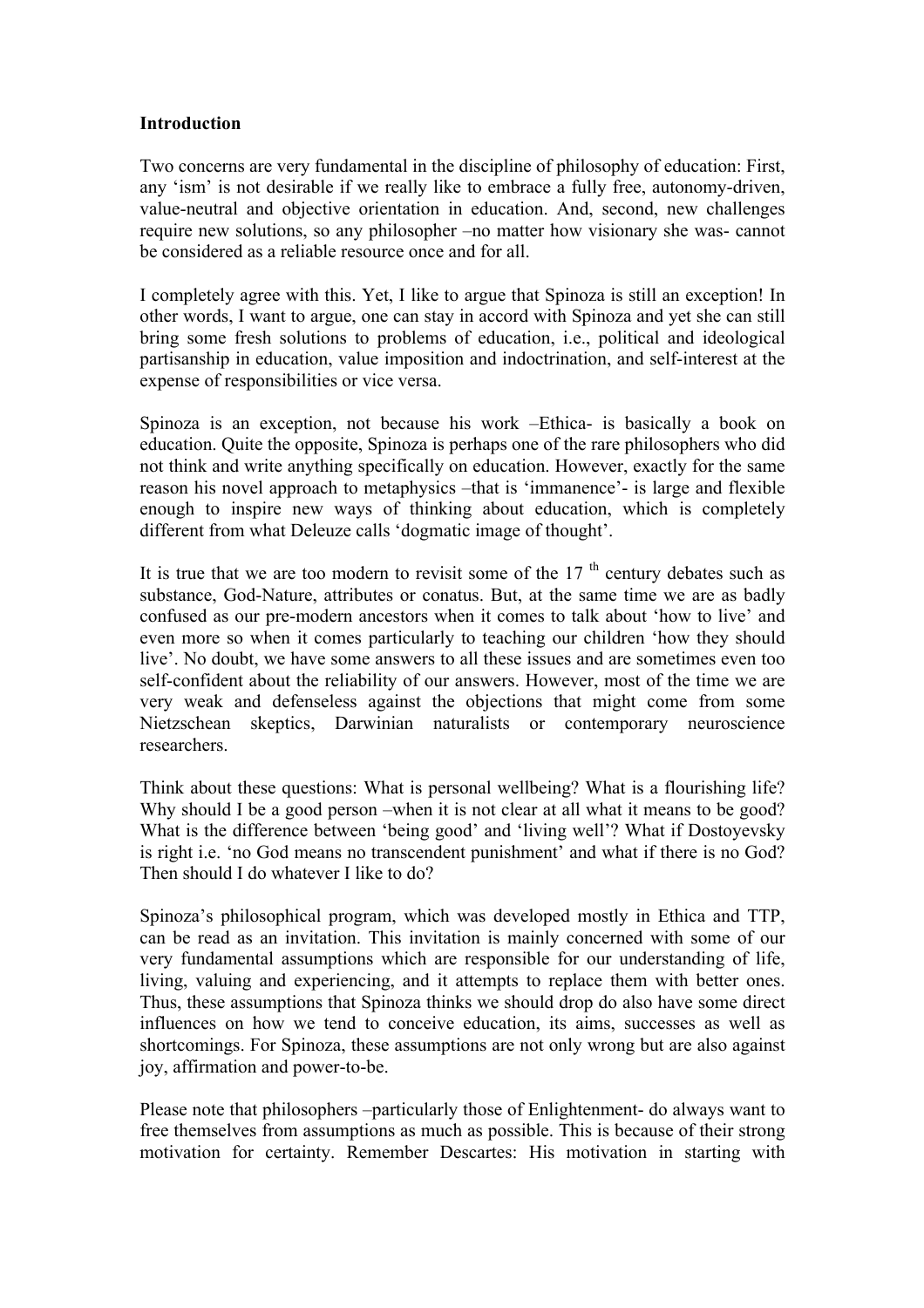'cogito' was of this kind… A firmest ground which relies on no assumption and is not refutable.

Spinoza, unlike Descartes, gives us his assumptions at the very beginning. Axioms, definitions, postulates, etc. This is not to say that Spinoza does not take so-called motivation for certainty seriously. He rather takes it perhaps too seriously. Yet, his way of pursuing certainty or soundness does not require a no-assumption state for mind. He has his own assumption too. But, one of the distinctive aspects of his philosophy lies in here: His assumptions do not gain their truth value from a transcendent authority, so they are not in any sense dogmatic. It might be surprising to claim that Spinoza is not a dogmatic philosopher considered that he is always listed among  $17<sup>th</sup>$  century rationalists. But, unlike other two founding fathers of rationalism (Descartes and Leibniz) Spinoza asks us to evaluate his assumptions by being strictly linked to this world, being in this world. In other words, given that there is only one substance and God-Nature is the unique plain of immanence where this substance is expressed in infinite ways, it becomes absurd to call Spinoza as dogmatic. He is rather a defier, a duelist or a bidder at best. He just asks us to think as free as possible through his system developed in Ethica, follow his assumptions, compare them with rival ones and see if these assumptions help us develop not only more truthful world view but also more joyful, affirmative and worldly one.

This last remark is important: Spinoza is not a pragmatic. Therefore his invitation is first and foremost about truthfulness. As a rationalist, he tends to conceive truth and happiness as one and the same thing. One cannot have an adequate knowledge of God-Nature and one becomes at the same time less flourishing.

Let me mention but briefly what these assumptions are and in what ways they are against joy, affirmation, happiness and virtue:

## **Assumption 1. Transcendence**

Transcendence is perhaps one of the oldest assumptions that has survived in different weights until today. The idea is simple: There is something that transcends this universe/world/reality and we need this transcendent reference if we are to make sense out of our lives in this world. In most cases this transcendent reference is God and the ways it is depicted evoke human beings: He has idea, purpose and motivation.

According to Spinoza we have no good reasons to assume that the idea of transcendence is true, nor is it necessary for human flourishing. He writes in E1 PROP. XIV: "Except God no substance can exist or be conceived". (Spinoza, 1920, p. 12) This is the famous monistic thesis of Spinoza, where the term 'God' is synonymous with 'Nature'. That is to say that there is only one substance (Nature), besides of which there is nothing to conceive.

Spinoza adds in PROP. XV that "Whatever is, is in God...". (ibid, p.13) For Spinoza, belief in so-called transcendent God or power is merely a result of fear, the fear that is triggered and amplified by our ignorance of Nature. In fact, the more we know about nature and its law-like causal manifestations the less space remains for us to believe. Think about fairy tales of the past. Just until 200 years ago people across Europe used to believe that fairies do really exist. A.C. Grayling writes that until the end of  $19<sup>th</sup>$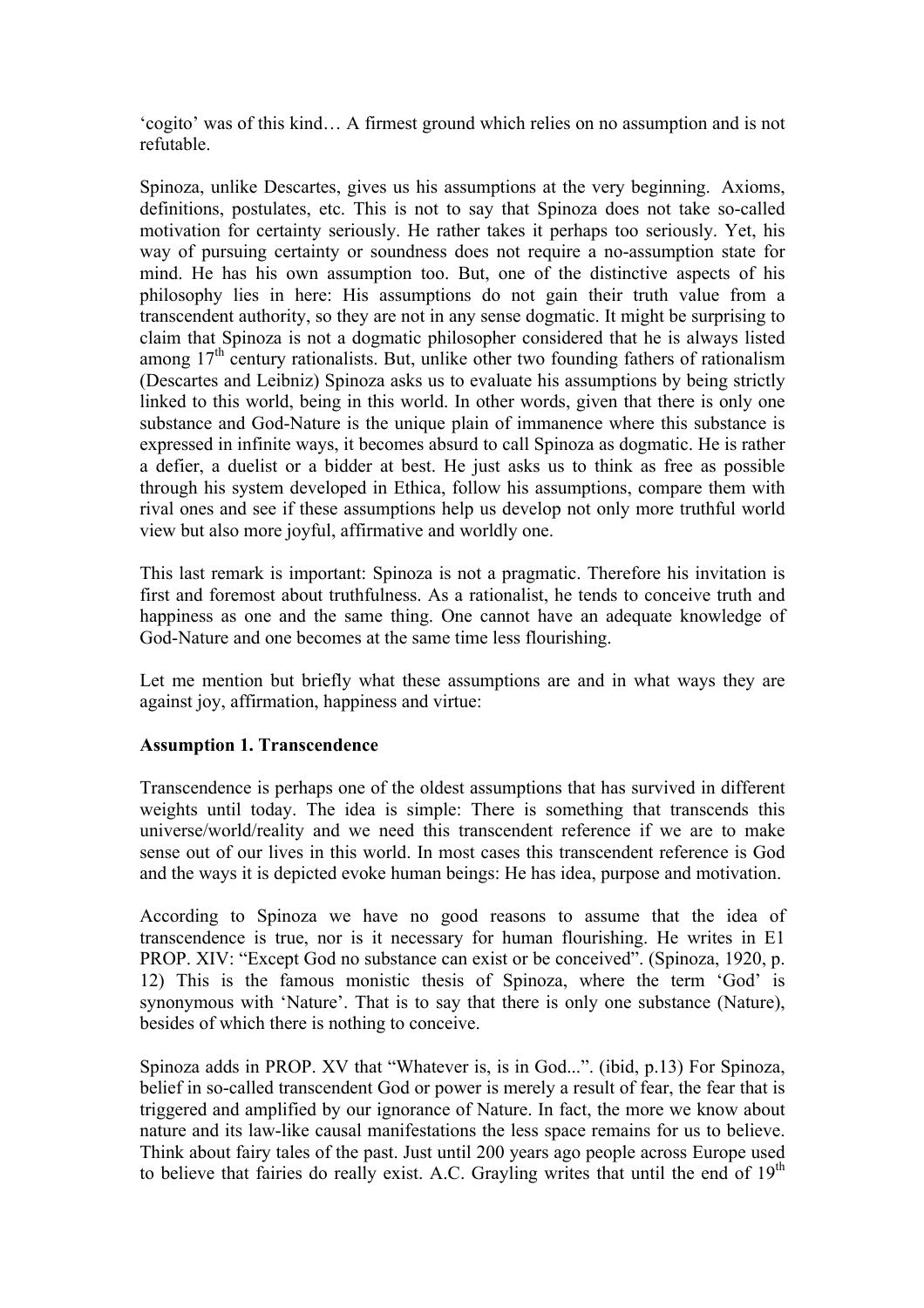century it was very common among people to believe that when there are something lost in or around houses fairies must have been responsible for this inconvenience. (Grayling, A.C., 2010, p. 236)

For Spinoza, the idea of transcendence is not only simply groundless, but it is also a barrier to human survival when it is accompanied with supernaturalism and superstition. In Turkey, until 50 years ago people in rural area used to believe that when babies suffered from diarrhea giving them water was unnecessary because angels were supposed to do it. As a matter of fact, diarrheal dehydration continued to play a very important role in infant mortality (25% of all infant loss in Turkey) until recently, and the cultural climate of transcendence and supernaturalism was possibly at work in shaping this superstition.

According to Spinoza God/Nature is a plain of immanence, where every finite things exist and act necessarily. Thus, in the Spinozistic universe there cannot be any event which is not determined logically and/or causally, nor can there be any event explanation of which is not possible in this one and the same plain of immanence. Therefore, it is always more rational, more justified and more healthy to try as much as possible to know more adequately about this unique God/Nature.

Thus we have reached the first assumption that Spinoza asks us to replace with transcendence: Monistic immanence is our best assumption at the moment.

## **Assumption 2. Anthropocentric teleology**

Spinoza writes at the end of the first chapter: "… that men commonly suppose that all natural things act like themselves with an end in view, and since they assert with assurance that God directs all things to a certain end, they say that God made all things for man…" (Spinoza, 1920, p.31) In all three monistic religions the conception of the God is anthropomorphic in the sense that he looks and acts like man, is anthropocentric in the sense that he arranges everything exclusively for human needs, and is teleological in the sense that he gives the nature a telos, purpose or aim. And it is also true that most people –if they are not specifically critical about religiousnesshold these assumptions regardless of whether they are strong believer or not. Likewise, our education systems help these assumptions survive across generations as they fail to emphasize that we in fact have no any single evidence to keep holding these assumptions. According to Spinoza all this has nothing to do with the truth, but is caused simply by ignorance and inadequate understanding of nature.

Moreover the assumption of anthropocentric teleology is not as innocent as it first seems. Unjustified belief in personal God, accompanied with the belief in his purposeful involvement with worldly affairs of men, is responsible for many contemporary problems including environmental crisis. It is always a quick move from "man is the measure of everything" to "everything is for man". As obvious, the latter is far from being peaceful against nature.

Still more interesting is our unjustified tendency to search for some ultimate end in our lives. The problem lies here: Our best theories tell that we fail to find any evidence in favor of the notion of 'ultimate end'. It has been almost canonical among well-known scientists to argue that evolution knows no telos. The only impetus at best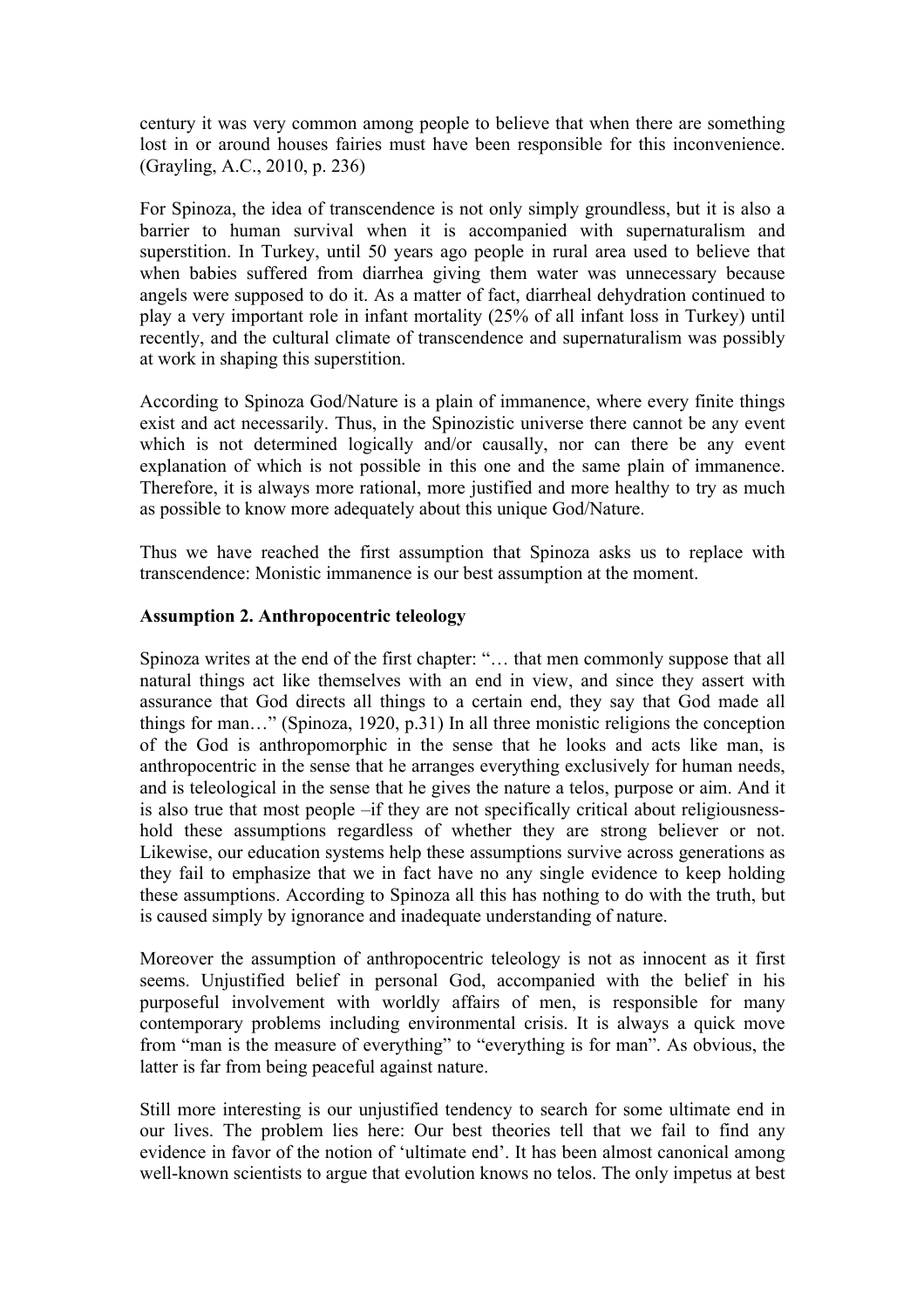available in micro universe of living creatures, they report, that is the impetus of 'survival', is far from looking spiritually promising ultimate ends.

Spinoza, on the other hand, is well aware of these facts. His famous 'conatus' doctrine denotes the same truth: Every 'thing' (not only living things) necessarily strives to continue to exist, and that is the only 'purpose' if one will still need an ultimate purpose. Then, for Spinoza, life has no any previously given telos, nor would it be a truthful attitude towards God/Nature to be in search of any meaning beyond what exist at the expense of a joyful understanding of this unique God/Nature.

We thereby reach our next assumption: This world needs no further meaning than joyful striving to continue to exist, which is only possible by having more adequate knowledge of God/Nature.

# **Assumption 3. Free-will**

No doubt, whether free will exists or is just an illusion has perhaps been the most controversial issue for many decades. Therefore it is not possible at all to give a final answer to this problem in this piece of work. Yet, it might be argued that we are in no sense as certain as we used to be in the past about possibility of free will. We perhaps still feel that we (exclusively only human beings) are free authors of our life in the sense that we can at least choose some of the crucial aspects of our life, but we are certainly not sure if we are really completely free from environmental, genetic, or neurobiological determinants. About 350 years ago Spinoza once again was among the first kids who told that the king is naked!

As human beings, Spinoza claimed, we are not in any sense different from rest of the cosmos (including animate as well as inanimate entities) with regard to freedom to choose what encounters we will experience. Any encounter, for Spinoza, means affective change in our actual embodied beings, as well as in our minds simultaneously. Since all finite modes are simply modifications of the one and the same Substance (i.e. God/Nature) all strive to exist as much as possible in accord with the conatus doctrine. Out of this endless striving flourish our so-called life stories. In fact, in most cases what we think we freely designed is simply result of what encounters we had and what affects these encounters created on our lives. However, since we are aware of the effects of these encounters but not of the necessary causal chain behind them we easily welcome the illusive idea that we are free.

Western concept of education, to an important extent, is an output of this assumption which tends to see human beings as -what Spinoza calls- "kingdom within the kingdom". No doubt, we are still far from being certain about the possibility or impossibility of free will or the degree of freedom. But it is puzzling to see that the controversy has not arrived yet in philosophy of education at all. All this shows, I argue, that we are once again happy about our pre-established assumptions in education and we resist to possibility of replacing them. If we are to follow Spinoza, we should stop appealing to consequences. If belief in free will really turns out to be an illusion what better assumptions we can make to justify that our educational attempts will really help children have a flourishing life, that is a life which relies on truth, adequate understanding of Nature and joyful affirmation of reality.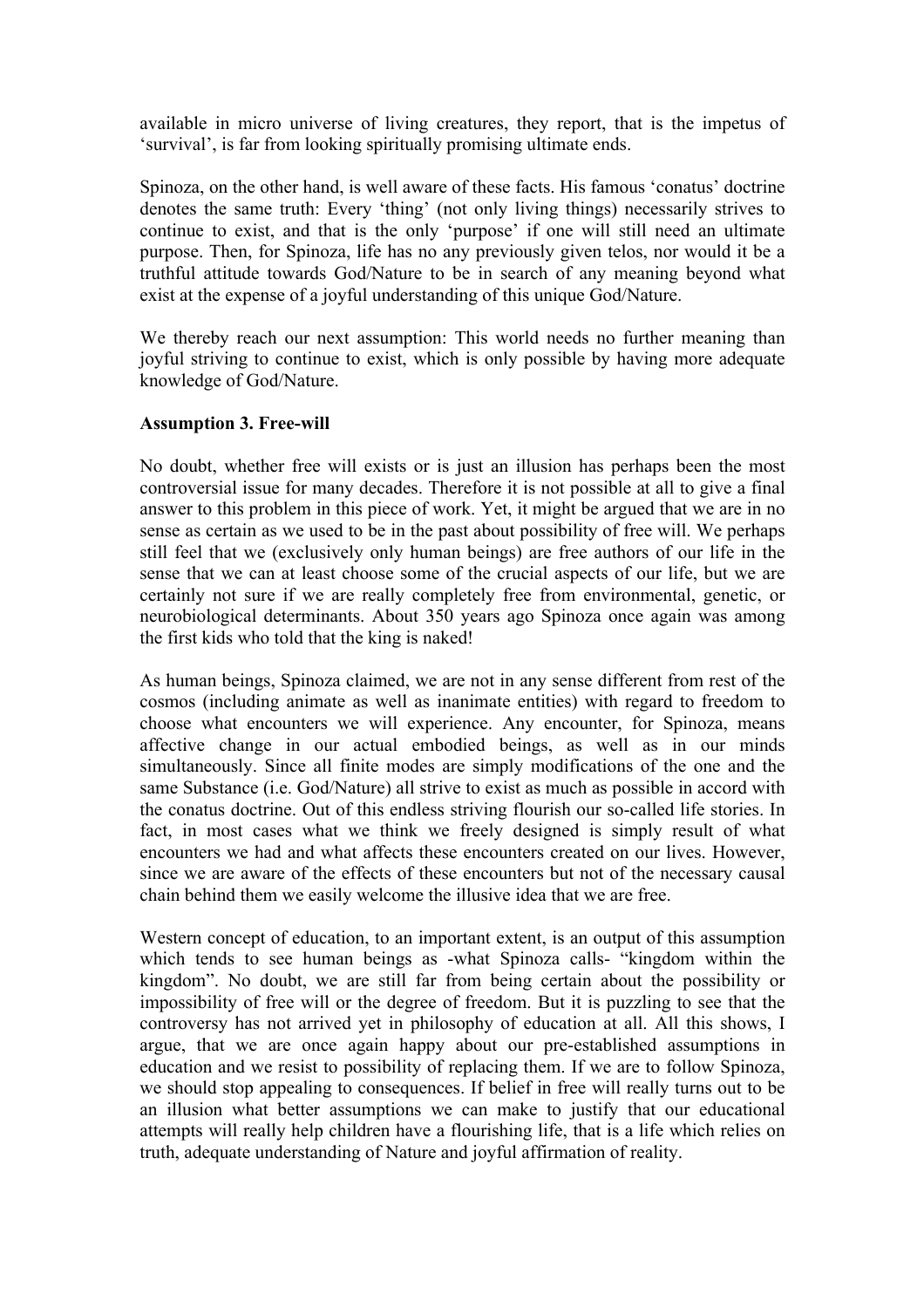Our best knowledge derived from the empirical works of various researchers are suffice to justify that (a) we have no good reason to assume any kind of ontological transcendence, (b) we have no good reason to assume that an anthropocentric teleology exists, and finally (c) we have no good reason to assume that human beings unlike all other things are free. Given that all these points are arguably wellestablished by our current scientific knowledge, Spinoza emerges as one of the most relevant philosophers that can be revisited for contemporary problems of philosophy of education.

Spinoza, on the other hand, does not leave us here totally hopeless. According to him, the fact that there is no any transcendent authority and we are equally on our own, like all other modes with no particular advantage of free-will in this world, where there is also no previously given telos, does not mean that we are destined to get lost. Conatus, the striving to continue to exist, is applicable for us as well, and, in fact, whatever we do is just an expression of this immanent conatic desire. All finite things (modes) encounter with each other necessarily as an effect of the same conatic power. The more we have adequate knowledge of God/Nature, the more we are active (strive better), and therefore the more joyful affects we get out of our encounters. The formula can be read reversely: The less we are aware of God/Nature, the less active we are and therefore the more sad affects act on us.

# **Conclusion**

The relevance of Spinoza for philosophy of education lies here: In what ways can we help children to have more adequate knowledge of the God/Nature so that they can affirm the world as it is and strive more joyfully, more active and more virtuously. The program outlined here does not need a so-called freedom of will, nor does it call for transcendence or teleology of any kind. It simply asks us to clarify first what we know as adequate as possible about the God/Nature and then create learning environments accordingly.